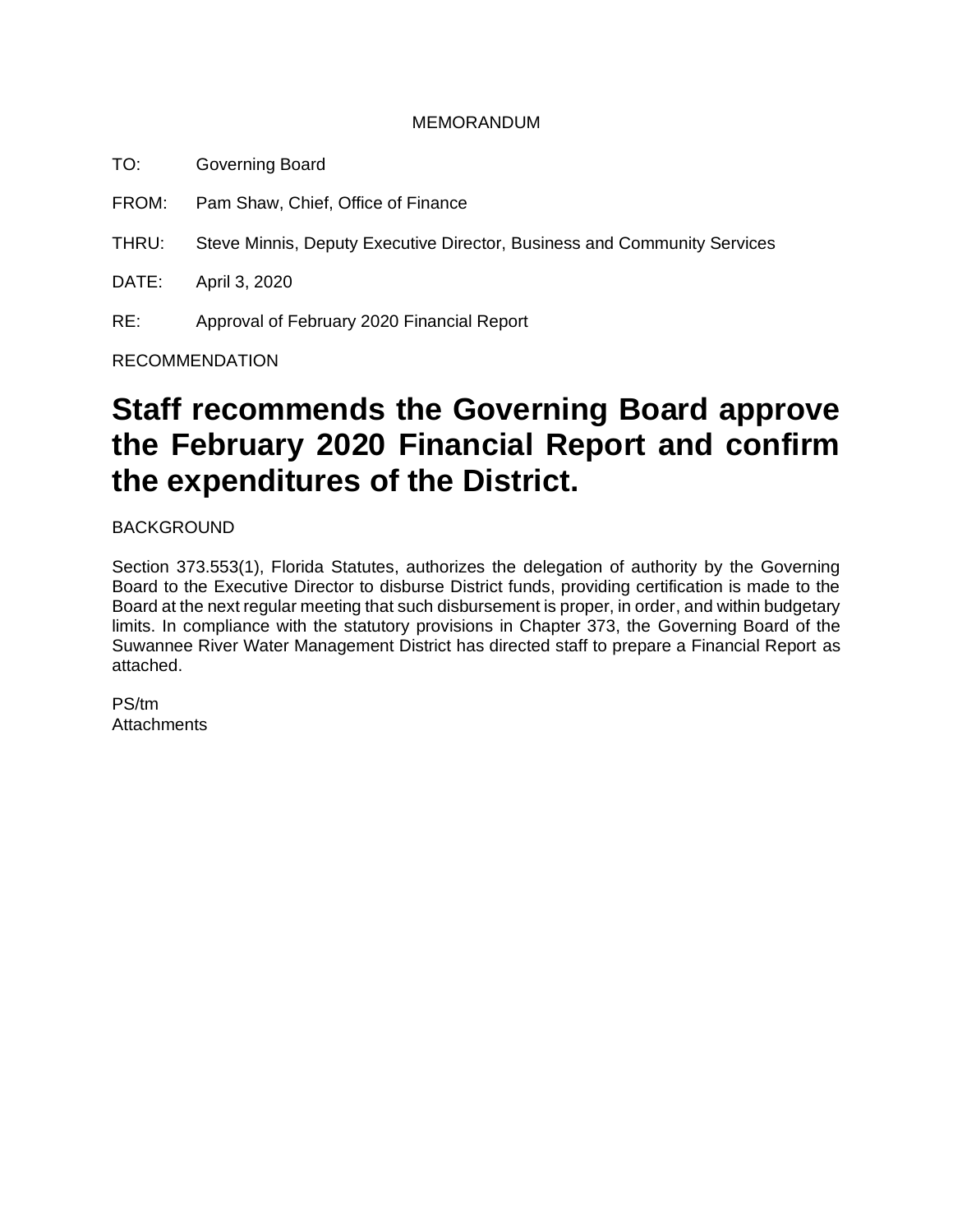| Suwannee River Water Management District |
|------------------------------------------|
| <b>Cash Report</b>                       |
| February 2020                            |

| <b>Financial Institution/Account</b>       | <b>Monthly</b><br><b>Interest</b> | <b>Interest</b><br>Rate % | <b>Closing</b><br><b>Balance</b> |
|--------------------------------------------|-----------------------------------|---------------------------|----------------------------------|
| <b>First Federal Permit Fee</b>            | \$0.00                            |                           | \$500.00                         |
| <b>First Federal Accounts Payable</b>      | \$0.00                            |                           | \$35,000.00                      |
| <b>First Federal EFT Disbursements</b>     | \$0.00                            |                           | \$0.00                           |
| <b>First Federal Depository</b>            | \$48.31                           | $0.01\%$                  | \$927,180.97                     |
| Special Purpose Investment Account (SPIA)* | \$103,172.00                      | 2.95%                     | \$44,549,795.24                  |
| TOTAL                                      | \$103,220.31                      |                           | \$45,512,476.21                  |

\*SPIA is part of the Florida Treasury Investment Pool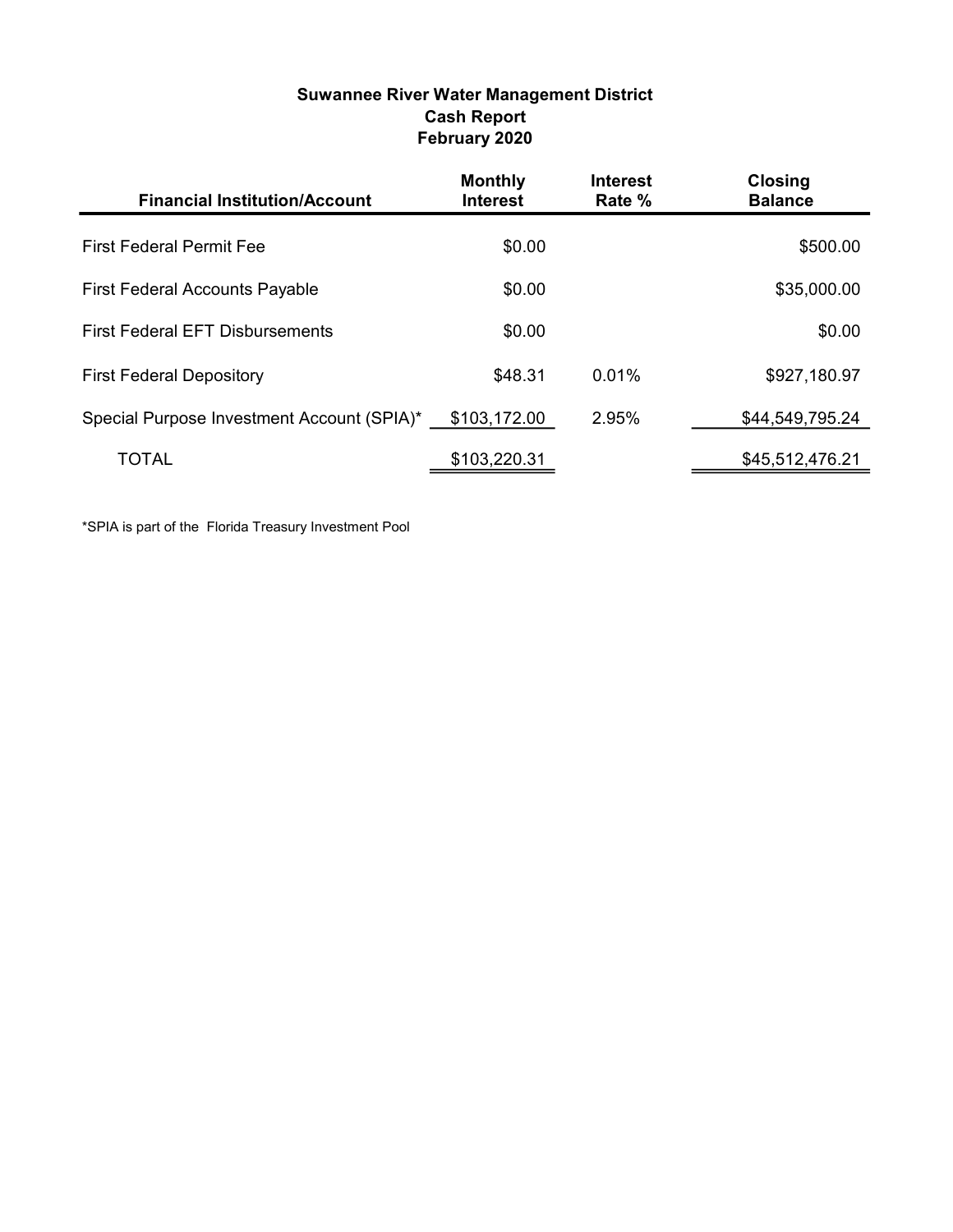#### **Suwannee River Water Management District Statement of Sources and Uses of Funds For the Month ending February 29, 2020 (Unaudited)**

|                            |        | <b>Current</b><br><b>Budget</b> |      | <b>Actuals</b><br><b>Through</b><br>2/29/2020 |      | Variance<br>(Under)/Over<br><b>Budget</b> | <b>Actuals As A</b><br>% of Budget |
|----------------------------|--------|---------------------------------|------|-----------------------------------------------|------|-------------------------------------------|------------------------------------|
| <b>Sources</b>             |        |                                 |      |                                               |      |                                           |                                    |
| Ad Valorem Property Taxes  | \$     | 5.848.822 \$                    |      | 5.079.527                                     | \$   | (769, 295)                                | 86.8%                              |
| Intergovernmental Revenues | \$     | 49,303,103                      | -S   | 6,324,885                                     | \$   | (42, 978, 218)                            | 12.8%                              |
| Interest on Invested Funds | \$     | 130,000                         | - \$ | 521,461                                       | -\$  | 391,461                                   | 401.1%                             |
| License and Permit Fees    | \$     | 163,000 \$                      |      | 85.856                                        | - \$ | (77, 144)                                 | 52.7%                              |
| Other                      | \$     | 1,000,000                       | S    | 1,017,013                                     | -S   | 17,013                                    | 101.7%                             |
| Fund Balance               | \$     | 9,116,055                       | \$.  | 393,000                                       | \$   | (8,723,055)                               | 4.3%                               |
| <b>Total Sources</b>       | œ<br>Φ | 65,560,980                      |      | 13,421,742                                    | S    | (52, 139, 238)                            | 20.5%                              |

|                                              | <b>Current</b>     |      |                     |      |                          |    | Available     |           |                         |
|----------------------------------------------|--------------------|------|---------------------|------|--------------------------|----|---------------|-----------|-------------------------|
|                                              | <b>Budget</b>      |      | <b>Expenditures</b> |      | Encumbrances 2           |    | <b>Budget</b> | %Expended | %Obligated <sup>3</sup> |
| <b>Uses</b>                                  |                    |      |                     |      |                          |    |               |           |                         |
| Water Resources Planning and Monitoring      | $9.607.414$ \$     |      | 1.403.712           |      | 3.626.947                |    | 4.576.756     | 15%       | 52%                     |
| Acquisition, Restoration and Public Works    | 47.402.057         | -SS  | 4.129.578           |      | 16.246.837               |    | 27.025.643    | 9%        | 43%                     |
| Operation and Maintenance of Lands and Works | \$<br>5,132,262 \$ |      | 1,595,927           |      | 1,211,489                |    | 2,324,846     | 31%       | 55%                     |
| Regulation                                   | 1.500.457          | - \$ | 560.484             | - \$ | 39,209                   |    | 900.763       | 37%       | 40%                     |
| Outreach                                     | 231,018 \$         |      | 109.751             | - \$ | $\overline{\phantom{a}}$ | -S | 121.267       | 48%       | 48%                     |
| Management and Administration                | 1,687,772 \$       |      | 658,605             |      | 90.172                   |    | 938,995       | 39%       | 44%                     |
| <b>Total Uses</b>                            | 65.560.980         |      | 8.458.058           |      | 21.214.653               |    | 35,888,269    | 13%       | 45%                     |

<sup>1</sup> Actual Fund Balance used is recorded at the end of the fiscal year. This amount represents Fund Balance used for the Monitor Well Improvement Program and the AG and RIVER Cost-Share Programs

 $2$  Encumbrances represent unexpended balances of open purchase orders and contracts.

 $^3$  Represents the sum of expenditures and encumbrances as a percentage of the available budget.

This financial statement is prepared as of February 29, 2020 and covers the interim period since the most recent audited financial statements.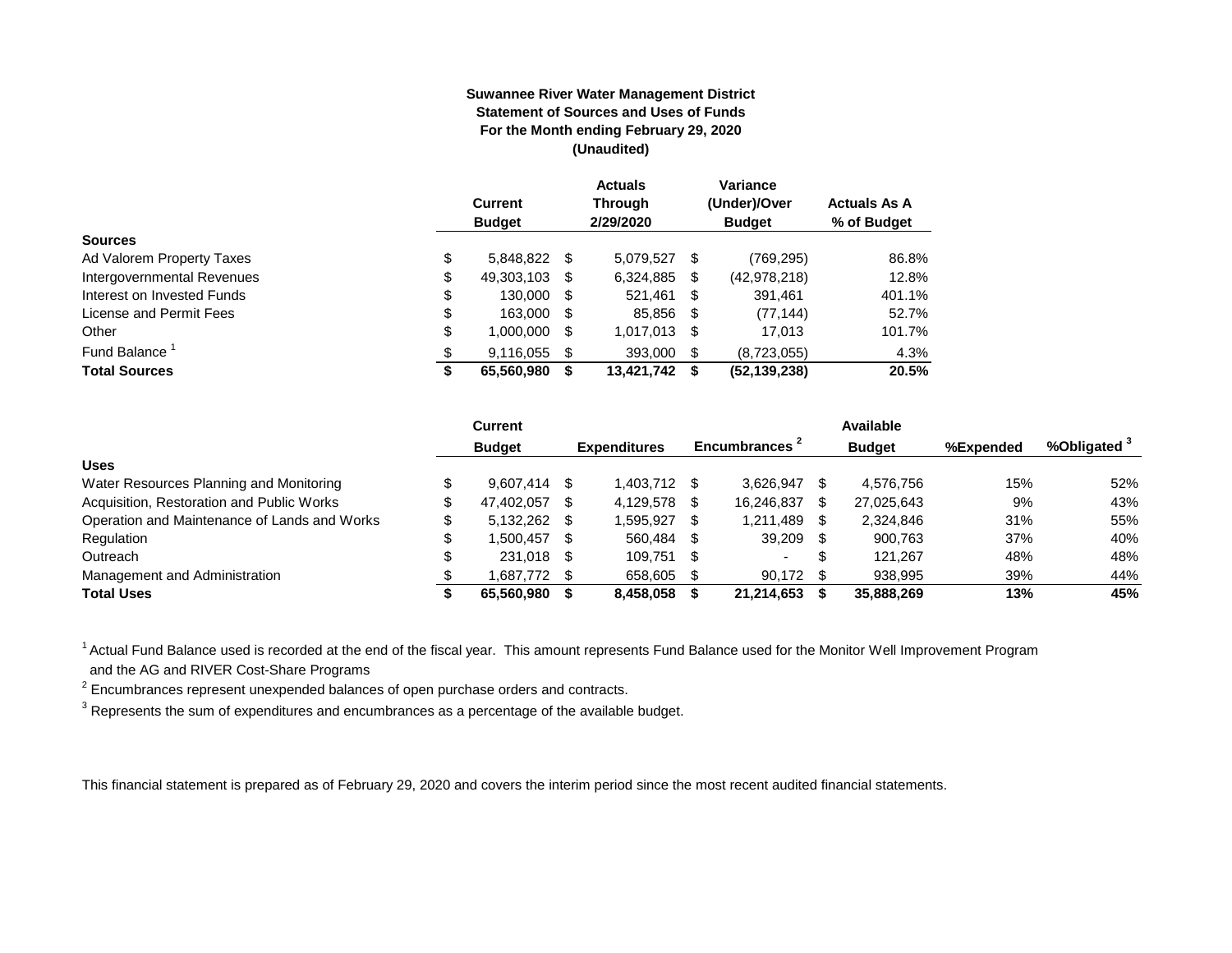**FOR 2/29/2020**

|                                                                                          | Y-T-D<br><b>ACTUAL</b> | <b>ENCUMBRANCE</b> | <b>ANNUAL</b><br><b>BUDGET</b> |
|------------------------------------------------------------------------------------------|------------------------|--------------------|--------------------------------|
| <b>FUND Report Recap -</b>                                                               |                        |                    |                                |
| <b>REVENUES</b>                                                                          |                        |                    |                                |
| <b>DISTRICT REVENUES</b>                                                                 | 6,703,857              | 0                  | 7,141,822                      |
| <b>LOCAL REVENUES</b>                                                                    | 86,480                 | 0                  | 91,600                         |
| <b>STATE REVENUES</b><br><b>FEDERAL REVENUES</b>                                         | 6,076,760<br>161,645   | 0<br>0             | 45,019,003<br>4,192,500        |
| FUND BALANCE UTILIZATION                                                                 | 393,000                | 0                  | 9,116,055                      |
| <b>TOTAL REVENUES</b>                                                                    | 13,421,742             | $\mathbf 0$        | 65,560,980                     |
| <b>EXPENDITURES</b>                                                                      |                        |                    |                                |
| SALARIES AND BENEFITS                                                                    | 2,407,680              | 0                  | 6,499,032                      |
| CONTRACTUAL SERVICES                                                                     | 1,892,586              | 8,945,742          | 25,352,300                     |
| OPERATING EXPENDITURES                                                                   | 442,532                | 133,258            | 1,511,700                      |
| OPERATING CAPITAL OUTLAY                                                                 | 106,591                | 49,769             | 358,044                        |
| FIXED CAPITAL OUTLAY                                                                     | 3,559                  | 0                  | 4,047,000                      |
| <b>INTERAGENCY EXPENDITURES</b>                                                          | 3,605,110              | 12,085,884         | 27,792,904                     |
| <b>TOTAL EXPENDITURES</b>                                                                | 8,458,058              | 21,214,653         | 65,560,980                     |
| <b>EXCESS REVENUES OVER (UNDER) EXPENDITURES</b>                                         | 4,963,684              | (21, 214, 653)     | 0                              |
| <b>FUND 01 - GENERAL FUND</b><br><b>REVENUES</b><br><b>DISTRICT REVENUES</b>             | 5,575,160              | 0                  | 5,038,023                      |
| <b>LOCAL REVENUES</b>                                                                    | 0                      | 0                  | 0                              |
| <b>STATE REVENUES</b>                                                                    | 2,059,810              | 0                  | 2,740,000                      |
| <b>FEDERAL REVENUES</b>                                                                  | 92,515                 | 0                  | 0                              |
| <b>FUND BALANCE UTILIZATION</b>                                                          | 0                      | 0                  | 769,184                        |
| <b>TOTAL REVENUES</b>                                                                    | 7,727,485              | 0                  | 8,547,207                      |
| <b>EXPENDITURES</b>                                                                      |                        |                    |                                |
| SALARIES AND BENEFITS                                                                    | 1,908,256              | 0                  | 5,160,643                      |
| CONTRACTUAL SERVICES                                                                     | 201,508                | 501,609            | 1,350,786                      |
| OPERATING EXPENDITURES                                                                   | 213,450                | 92,208             | 955,822                        |
| OPERATING CAPITAL OUTLAY                                                                 | 12,134                 | (354)              | 165,456                        |
| FIXED CAPITAL OUTLAY<br><b>INTERAGENCY EXPENDITURES</b>                                  | 0<br>229,784           | 0<br>488,765       | 0<br>914,500                   |
| <b>TOTAL EXPENDITURES</b>                                                                | 2,565,132              | 1,082,228          | 8,547,207                      |
| <b>EXCESS REVENUES OVER (UNDER) EXPENDITURES</b>                                         | 5,162,353              | (1,082,228)        | $\pmb{0}$                      |
| <b>FUND 03 - ALTERNATIVE WATER SUPPLY</b><br><b>REVENUES</b><br><b>DISTRICT REVENUES</b> |                        |                    |                                |
| <b>LOCAL REVENUES</b>                                                                    | 0<br>0                 | 0<br>0             | 0<br>O                         |
| <b>STATE REVENUES</b>                                                                    | 0                      | 0                  | 5,100,000                      |
| <b>FEDERAL REVENUES</b>                                                                  | 0                      | 0                  | 0                              |
| FUND BALANCE UTILIZATION                                                                 | 0                      | 0                  | 0                              |
| <b>TOTAL REVENUES</b>                                                                    | 0                      | 0                  | 5,100,000                      |
| <b>EXPENDITURES</b>                                                                      |                        |                    |                                |
| SALARIES AND BENEFITS                                                                    | 0                      | 0                  | 0                              |
| CONTRACTUAL SERVICES                                                                     | 0                      | 0                  | 1,100,000                      |
| OPERATING EXPENDITURES                                                                   | 0                      | 0                  |                                |
| OPERATING CAPITAL OUTLAY                                                                 | 0                      | 0                  | 0                              |
| FIXED CAPITAL OUTLAY<br><b>INTERAGENCY EXPENDITURES</b>                                  | 0<br>0                 | 0<br>$\Omega$      | ი                              |
| <b>TOTAL EXPENDITURES</b>                                                                | 0                      | 0                  | 4,000,000                      |
| <b>EXCESS REVENUES OVER (UNDER) EXPENDITURES</b>                                         | 0                      | 0                  | 5,100,000<br>$\mathbf 0$       |
|                                                                                          |                        |                    |                                |

 $\equiv$ 

 $=$   $=$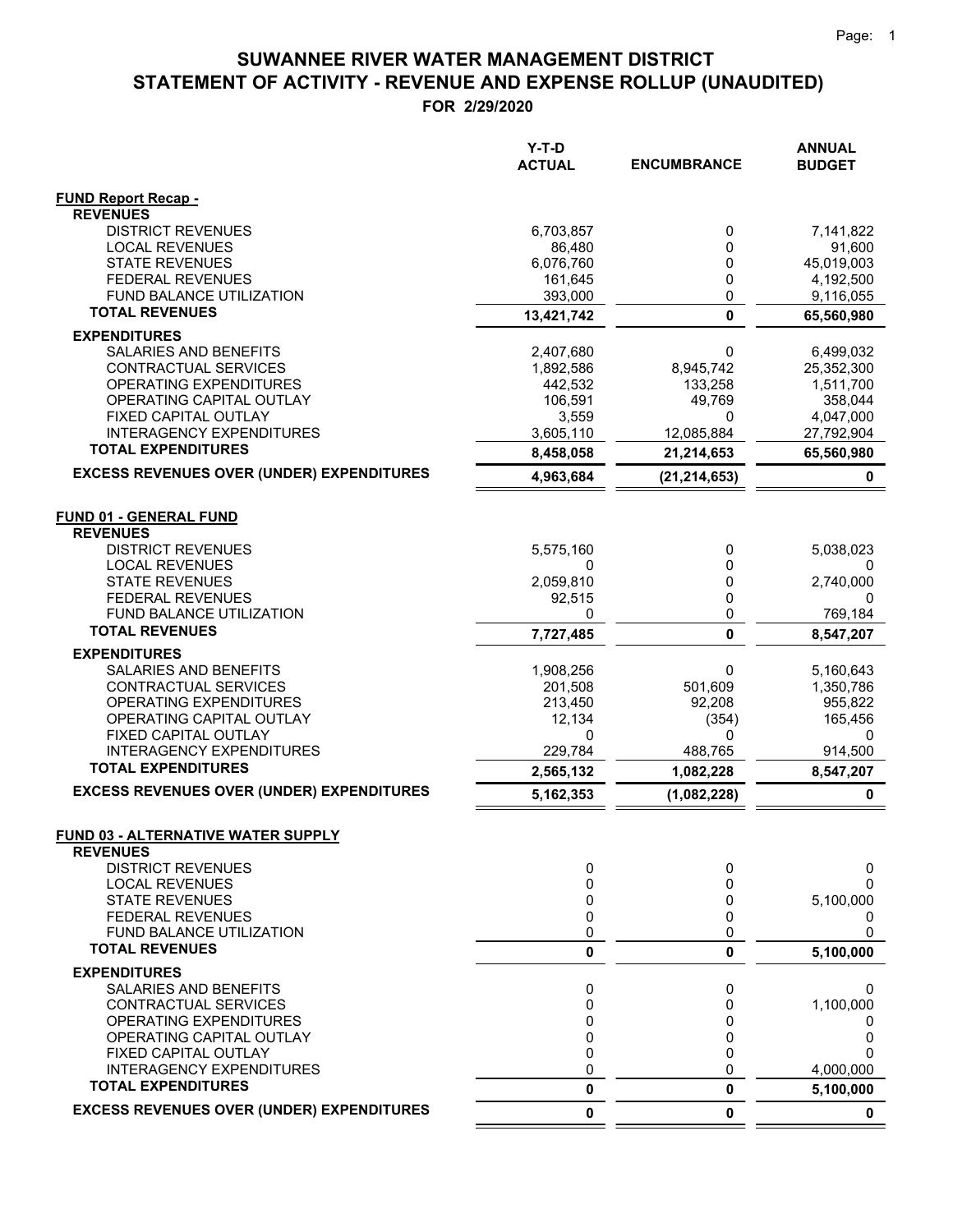**FOR 2/29/2020**

|                                                         | Y-T-D<br><b>ACTUAL</b> | <b>ENCUMBRANCE</b> | <b>ANNUAL</b><br><b>BUDGET</b> |
|---------------------------------------------------------|------------------------|--------------------|--------------------------------|
| <b>FUND 06 - SPRINGS GRANTS</b>                         |                        |                    |                                |
| <b>REVENUES</b>                                         |                        |                    |                                |
| <b>DISTRICT REVENUES</b>                                | 0                      | 0                  | 60,000                         |
| <b>LOCAL REVENUES</b><br><b>STATE REVENUES</b>          | 0<br>1,505,447         | 0<br>0             | 0<br>32,168,000                |
| <b>FEDERAL REVENUES</b>                                 | 0                      | 0                  | $\Omega$                       |
| FUND BALANCE UTILIZATION                                | 0                      | 0                  | 0                              |
| <b>TOTAL REVENUES</b>                                   | 1,505,447              | $\mathbf 0$        | 32,228,000                     |
| <b>EXPENDITURES</b>                                     |                        |                    |                                |
| SALARIES AND BENEFITS                                   | 0                      | 0                  | 0                              |
| CONTRACTUAL SERVICES                                    | 672,207                | 3,555,030          | 11,930,000                     |
| OPERATING EXPENDITURES<br>OPERATING CAPITAL OUTLAY      | 0<br>0                 | 0<br>0             | 0                              |
| FIXED CAPITAL OUTLAY                                    | 0                      |                    | 2,200,000                      |
| <b>INTERAGENCY EXPENDITURES</b>                         | 2,918,492              | 9,988,760          | 18,098,000                     |
| <b>TOTAL EXPENDITURES</b>                               | 3,590,699              | 13,543,790         | 32,228,000                     |
| <b>EXCESS REVENUES OVER (UNDER) EXPENDITURES</b>        | $(2,085,252)$ *        | (13, 543, 790)     | 0                              |
| <i><b>*To be reimbursed by FDEP</b></i>                 |                        |                    |                                |
| <b>FUND 07 - LOCAL REVENUE</b>                          |                        |                    |                                |
| <b>REVENUES</b>                                         |                        |                    |                                |
| <b>DISTRICT REVENUES</b>                                | 0                      | 0                  | 0                              |
| <b>LOCAL REVENUES</b><br><b>STATE REVENUES</b>          | 86,480<br>0            | 0<br>0             | 91,600<br>0                    |
| <b>FEDERAL REVENUES</b>                                 | 0                      | 0                  | 0                              |
| <b>FUND BALANCE UTILIZATION</b>                         | 0                      | 0                  | 0                              |
| <b>TOTAL REVENUES</b>                                   | 86,480                 | $\mathbf{0}$       | 91,600                         |
| <b>EXPENDITURES</b>                                     |                        |                    |                                |
| SALARIES AND BENEFITS                                   | 0                      | 0                  | 0                              |
| CONTRACTUAL SERVICES                                    | 0                      | 0                  | 0                              |
| OPERATING EXPENDITURES<br>OPERATING CAPITAL OUTLAY      | 0<br>0                 | 0<br>0             | 0<br>0                         |
| FIXED CAPITAL OUTLAY                                    | 0                      | 0                  | 0                              |
| <b>INTERAGENCY EXPENDITURES</b>                         | 86,480                 | 520                | 91,600                         |
| <b>TOTAL EXPENDITURES</b>                               | 86,480                 | 520                | 91,600                         |
| <b>EXCESS REVENUES OVER (UNDER) EXPENDITURES</b>        | 0                      | (520)              | 0                              |
| FUND 08 - WMLTF - SPRINGS                               |                        |                    |                                |
| <b>REVENUES</b>                                         |                        |                    |                                |
| <b>DISTRICT REVENUES</b>                                | 2,029                  | 0                  | 0                              |
| <b>LOCAL REVENUES</b>                                   | 0                      | 0                  | 0                              |
| <b>STATE REVENUES</b>                                   | 0                      | 0                  | 150,000                        |
| <b>FEDERAL REVENUES</b><br>FUND BALANCE UTILIZATION     | 0<br>0                 | 0<br>0             | 0<br>0                         |
| <b>TOTAL REVENUES</b>                                   | 2,029                  | 0                  | 150,000                        |
| <b>EXPENDITURES</b>                                     |                        |                    |                                |
| SALARIES AND BENEFITS                                   | 0                      | 0                  | 0                              |
| CONTRACTUAL SERVICES                                    | 0                      | 0                  | 0                              |
| OPERATING EXPENDITURES                                  | 0                      | 0                  | 0                              |
| OPERATING CAPITAL OUTLAY                                | 0                      | 0<br>$\Omega$      | 0                              |
| FIXED CAPITAL OUTLAY<br><b>INTERAGENCY EXPENDITURES</b> | 0<br>0                 | 150,000            | 0<br>150,000                   |
| <b>TOTAL EXPENDITURES</b>                               | 0                      | 150,000            | 150,000                        |
| <b>EXCESS REVENUES OVER (UNDER) EXPENDITURES</b>        | 2,029                  | (150,000)          | $\mathbf 0$                    |

 $=$  $\equiv$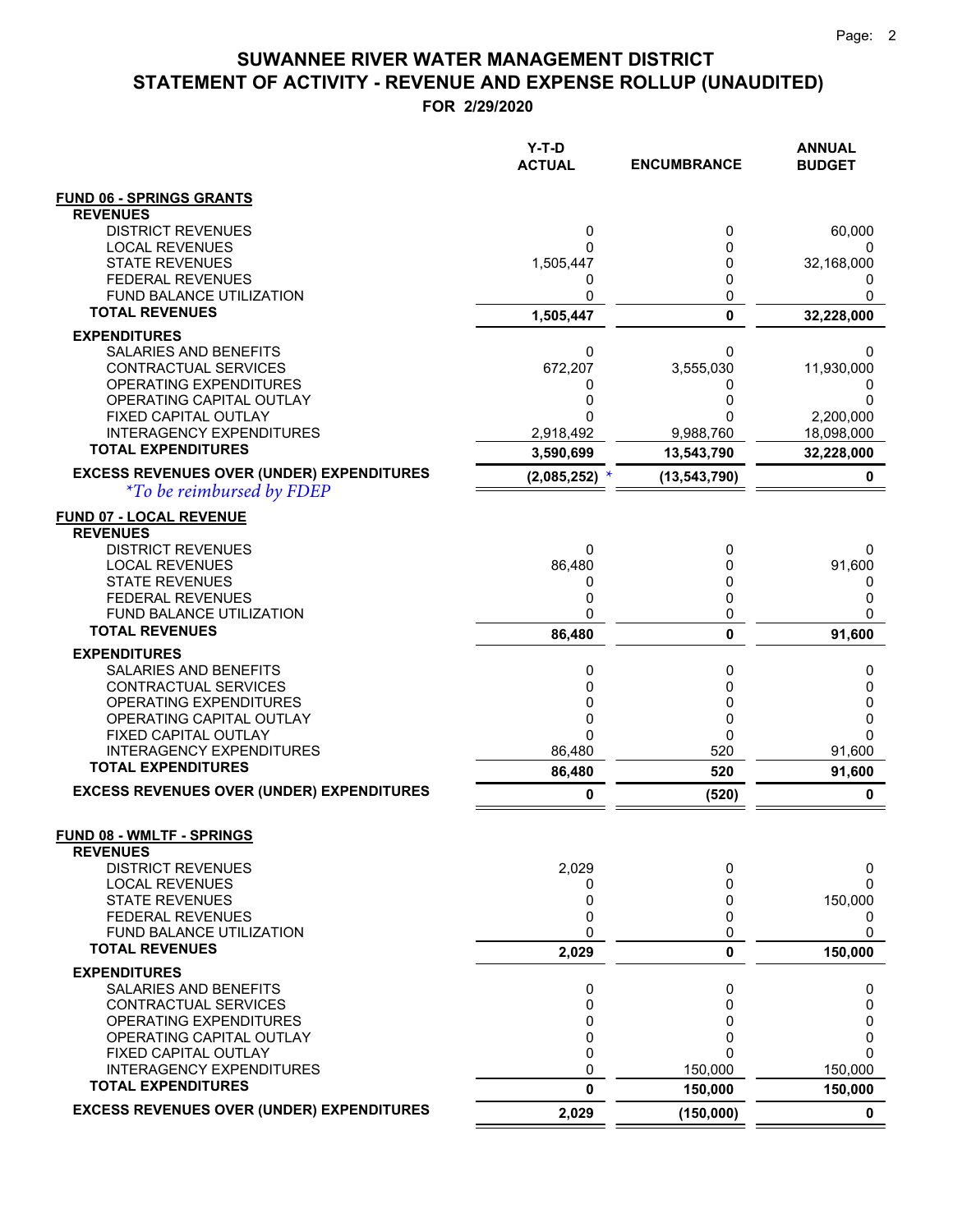**FOR 2/29/2020**

|                                                                     | $Y-T-D$<br><b>ACTUAL</b> | <b>ENCUMBRANCE</b> | <b>ANNUAL</b><br><b>BUDGET</b> |
|---------------------------------------------------------------------|--------------------------|--------------------|--------------------------------|
| <b>FUND 09 - MONITOR WELL</b>                                       |                          |                    |                                |
| <b>REVENUES</b>                                                     |                          |                    |                                |
| <b>DISTRICT REVENUES</b>                                            | 0                        | 0                  | 0                              |
| <b>LOCAL REVENUES</b><br><b>STATE REVENUES</b>                      | 0<br>0                   | $\Omega$<br>0      | 0<br>0                         |
| <b>FEDERAL REVENUES</b>                                             | 0                        | 0                  | 0                              |
| <b>FUND BALANCE UTILIZATION</b>                                     | 0                        | 0                  | 50,000                         |
| <b>TOTAL REVENUES</b>                                               | 0                        | 0                  | 50,000                         |
| <b>EXPENDITURES</b>                                                 |                          |                    |                                |
| <b>SALARIES AND BENEFITS</b>                                        | 0                        | 0                  | 0                              |
| CONTRACTUAL SERVICES                                                | $\mathbf 0$              | $\Omega$           | 50,000                         |
| OPERATING EXPENDITURES<br>OPERATING CAPITAL OUTLAY                  | 0<br>0                   | 0<br>0             | 0<br>0                         |
| FIXED CAPITAL OUTLAY                                                | $\mathbf 0$              | 0                  | 0                              |
| <b>INTERAGENCY EXPENDITURES</b>                                     | 0                        | 0                  | 0                              |
| <b>TOTAL EXPENDITURES</b>                                           | 0                        | 0                  | 50,000                         |
| <b>EXCESS REVENUES OVER (UNDER) EXPENDITURES</b>                    | 0                        | 0                  | 0                              |
| <b>FUND 10 - LAND CONSERVATION - FLORIDA FOREVER &amp;</b><br>P2000 |                          |                    |                                |
| <b>REVENUES</b>                                                     |                          |                    |                                |
| <b>DISTRICT REVENUES</b><br><b>LOCAL REVENUES</b>                   | 472                      | 0<br>$\Omega$      | 0                              |
| <b>STATE REVENUES</b>                                               | 0<br>0                   | 0                  | 0<br>0                         |
| <b>FEDERAL REVENUES</b>                                             | $\Omega$                 | 0                  | 0                              |
| FUND BALANCE UTILIZATION                                            | 1,228                    | 0                  | 25,000                         |
| <b>TOTAL REVENUES</b>                                               | 1,700                    | 0                  | 25,000                         |
| <b>EXPENDITURES</b>                                                 |                          |                    |                                |
| <b>SALARIES AND BENEFITS</b>                                        | 0                        | 0                  | 0                              |
| CONTRACTUAL SERVICES<br>OPERATING EXPENDITURES                      | 1,700<br>0               | 16,500<br>0        | 25,000                         |
| OPERATING CAPITAL OUTLAY                                            | 0                        | 0                  | 0<br>0                         |
| FIXED CAPITAL OUTLAY                                                | 0                        | 0                  | 0                              |
| <b>INTERAGENCY EXPENDITURES</b>                                     | 0                        | 0                  | 0                              |
| <b>TOTAL EXPENDITURES</b>                                           | 1,700                    | 16,500             | 25,000                         |
| <b>EXCESS REVENUES OVER (UNDER) EXPENDITURES</b>                    | 0                        | (16, 500)          | 0                              |
| <b>FUND 12 - DOT ETDM</b><br><b>REVENUES</b>                        |                          |                    |                                |
| <b>DISTRICT REVENUES</b>                                            | 489                      | 0                  | 0                              |
| <b>LOCAL REVENUES</b>                                               | 0                        | 0                  | 0                              |
| <b>STATE REVENUES</b>                                               | 0                        | 0                  | 0                              |
| <b>FEDERAL REVENUES</b><br><b>FUND BALANCE UTILIZATION</b>          | 0<br>0                   | 0<br>0             | 0                              |
| <b>TOTAL REVENUES</b>                                               | 489                      | 0                  | 5,458<br>5,458                 |
| <b>EXPENDITURES</b>                                                 |                          |                    |                                |
| SALARIES AND BENEFITS                                               | 0                        | 0                  | 5,458                          |
| CONTRACTUAL SERVICES                                                | 0                        | $\Omega$           | 0                              |
| <b>OPERATING EXPENDITURES</b><br>OPERATING CAPITAL OUTLAY           | 0<br>$\mathbf 0$         | 0<br>0             | 0<br>0                         |
| <b>FIXED CAPITAL OUTLAY</b>                                         | 0                        | 0                  | 0                              |
| <b>INTERAGENCY EXPENDITURES</b>                                     | 0                        | 0                  | 0                              |
| <b>TOTAL EXPENDITURES</b>                                           | 0                        | 0                  | 5,458                          |
| <b>EXCESS REVENUES OVER (UNDER) EXPENDITURES</b>                    | 489                      | 0                  | $\mathbf 0$                    |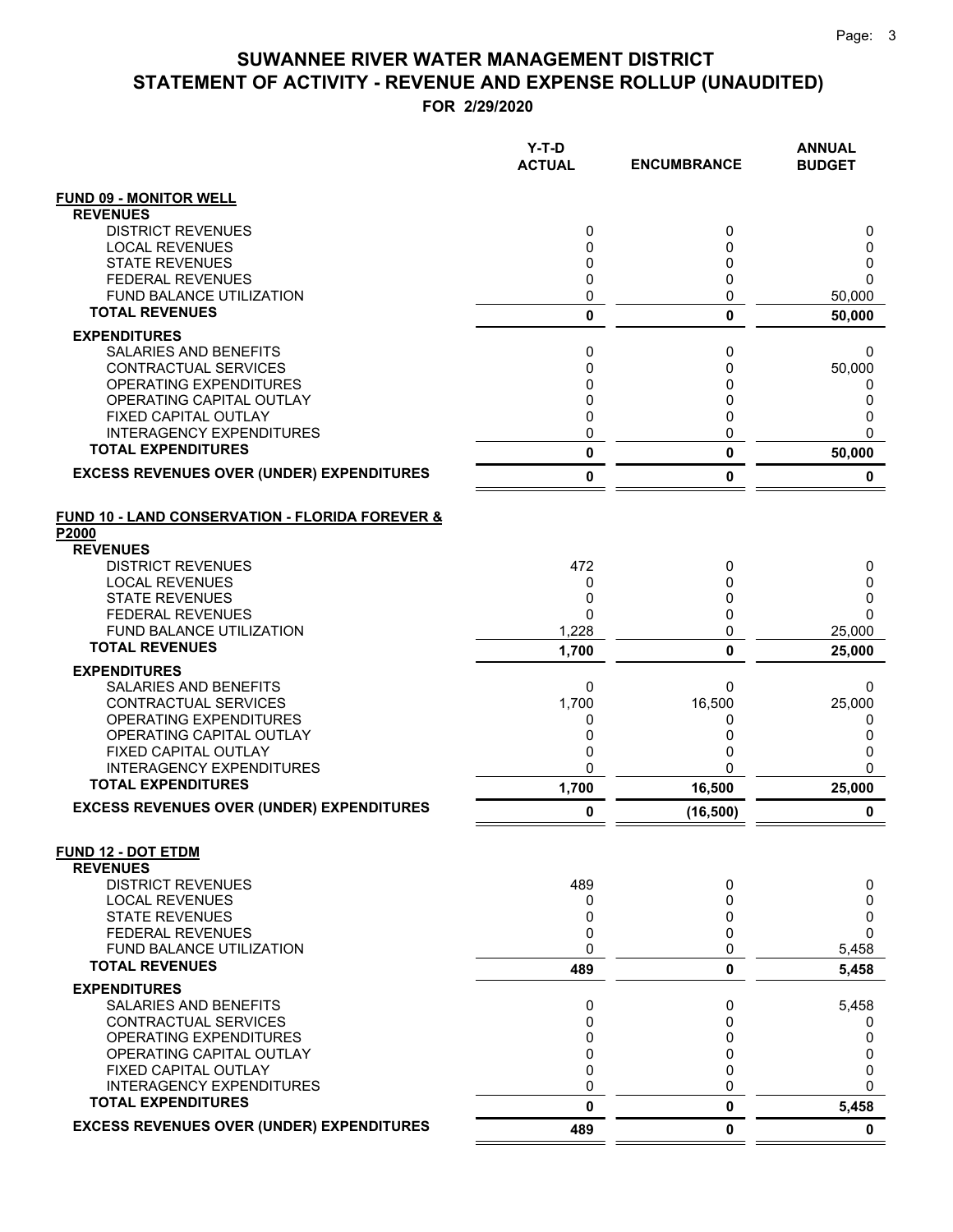**FOR 2/29/2020**

|                                                     | $Y-T-D$<br><b>ACTUAL</b> | <b>ENCUMBRANCE</b> | <b>ANNUAL</b><br><b>BUDGET</b> |
|-----------------------------------------------------|--------------------------|--------------------|--------------------------------|
| <b>FUND 13 - LAND MANAGEMENT &amp; OPERATIONS</b>   |                          |                    |                                |
| <b>REVENUES</b>                                     |                          |                    |                                |
| <b>DISTRICT REVENUES</b>                            | 1,016,988                | 0                  | 2,043,799                      |
| <b>LOCAL REVENUES</b>                               | 0                        | 0                  | 0                              |
| <b>STATE REVENUES</b><br><b>FEDERAL REVENUES</b>    | 2,130,119<br>0           | 0<br>0             | 2,311,119<br>40,000            |
| <b>FUND BALANCE UTILIZATION</b>                     | 0                        | 0                  | 1,044,344                      |
| <b>TOTAL REVENUES</b>                               | 3,147,107                | $\mathbf 0$        | 5,439,262                      |
| <b>EXPENDITURES</b>                                 |                          |                    |                                |
| SALARIES AND BENEFITS                               | 264,747                  | 0                  | 667,047                        |
| <b>CONTRACTUAL SERVICES</b>                         | 698,710                  | 1,077,233          | 2,530,014                      |
| <b>OPERATING EXPENDITURES</b>                       | 226,140                  | 34,508             | 513,878                        |
| OPERATING CAPITAL OUTLAY                            | 94,457                   | 50,123             | 192,588                        |
| FIXED CAPITAL OUTLAY                                | 3,559                    | 0                  | 877,000                        |
| <b>INTERAGENCY EXPENDITURES</b>                     | 72,490                   | 39,625             | 658,735                        |
| <b>TOTAL EXPENDITURES</b>                           | 1,360,103                | 1,201,489          | 5,439,262                      |
| <b>EXCESS REVENUES OVER (UNDER) EXPENDITURES</b>    | 1,787,004                | (1, 201, 489)      | 0                              |
| <b>FUND 19 - FDOT MITIGATION</b><br><b>REVENUES</b> |                          |                    |                                |
| <b>DISTRICT REVENUES</b>                            | 5,390                    | 0                  | 0                              |
| <b>LOCAL REVENUES</b>                               | 0                        | 0                  | 0                              |
| <b>STATE REVENUES</b>                               | 0                        | 0                  | 100,000                        |
| <b>FEDERAL REVENUES</b>                             | 0                        | 0                  | 0                              |
| FUND BALANCE UTILIZATION                            | 0                        | 0                  | 111,000                        |
| <b>TOTAL REVENUES</b>                               | 5,390                    | 0                  | 211,000                        |
| <b>EXPENDITURES</b>                                 |                          |                    |                                |
| SALARIES AND BENEFITS                               | 0                        | 0                  | 0                              |
| CONTRACTUAL SERVICES<br>OPERATING EXPENDITURES      | 250                      | 0<br>6,543         | 211,000                        |
| OPERATING CAPITAL OUTLAY                            | 0<br>0                   | 0                  | 0<br>0                         |
| FIXED CAPITAL OUTLAY                                | 0                        | 0                  | 0                              |
| <b>INTERAGENCY EXPENDITURES</b>                     | 0                        | 0                  | 0                              |
| <b>TOTAL EXPENDITURES</b>                           | 250                      | 6,543              | 211,000                        |
| <b>EXCESS REVENUES OVER (UNDER) EXPENDITURES</b>    | 5,140                    | (6, 543)           | 0                              |
| FUND 20 - MINIMUM FLOWS AND MINIMUM WATER LEVELS    |                          |                    |                                |
| (MFL)                                               |                          |                    |                                |
| <b>REVENUES</b>                                     |                          |                    |                                |
| <b>DISTRICT REVENUES</b><br><b>LOCAL REVENUES</b>   | 0<br>0                   | 0<br>0             | 0<br>0                         |
| <b>STATE REVENUES</b>                               | 381,384                  | 0                  | 1,949,884                      |
| <b>FEDERAL REVENUES</b>                             | 0                        | 0                  | 0                              |
| FUND BALANCE UTILIZATION                            | 0                        | 0                  | 0                              |
| <b>TOTAL REVENUES</b>                               | 381,384                  | 0                  | 1,949,884                      |
| <b>EXPENDITURES</b>                                 |                          |                    |                                |
| <b>SALARIES AND BENEFITS</b>                        | 234,678                  | 0                  | 665,884                        |
| CONTRACTUAL SERVICES                                | 79,509                   | 602,868            | 1,029,000                      |
| OPERATING EXPENDITURES                              | 2,942                    | 0                  | 30,000                         |
| OPERATING CAPITAL OUTLAY<br>FIXED CAPITAL OUTLAY    | 0<br>0                   | 0<br>$\Omega$      | 0<br>0                         |
| <b>INTERAGENCY EXPENDITURES</b>                     | 64,255                   | 118,735            | 225,000                        |
| <b>TOTAL EXPENDITURES</b>                           | 381,384                  | 721,603            | 1,949,884                      |
| <b>EXCESS REVENUES OVER (UNDER) EXPENDITURES</b>    | 0                        | (721, 603)         | 0                              |
|                                                     |                          |                    |                                |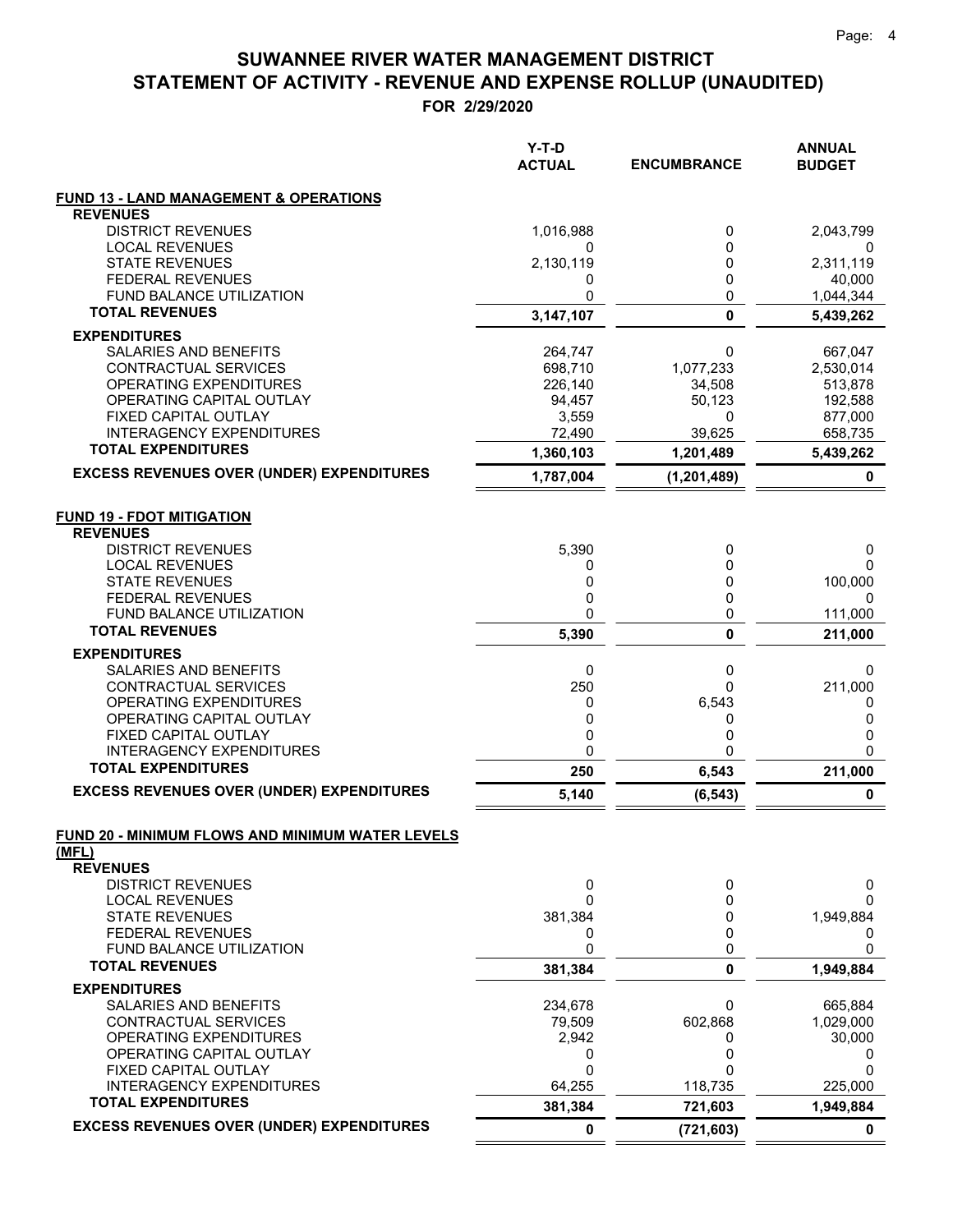**FOR 2/29/2020**

|                                                              | Y-T-D<br><b>ACTUAL</b> | <b>ENCUMBRANCE</b> | <b>ANNUAL</b><br><b>BUDGET</b> |
|--------------------------------------------------------------|------------------------|--------------------|--------------------------------|
| <b>FUND 29 - SUWANNEE RIVER PARTNERSHIP (SRP)</b>            |                        |                    |                                |
| <b>REVENUES</b>                                              |                        |                    |                                |
| <b>DISTRICT REVENUES</b>                                     | 11,290                 | 0                  | 0                              |
| <b>LOCAL REVENUES</b><br><b>STATE REVENUES</b>               | 0<br>0                 | 0<br>0             | 0<br>0                         |
| <b>FEDERAL REVENUES</b>                                      | $\mathbf{0}$           | 0                  | 0                              |
| <b>FUND BALANCE UTILIZATION</b>                              | 25,460                 | 0                  | 153,000                        |
| <b>TOTAL REVENUES</b>                                        | 36,750                 | 0                  | 153,000                        |
| <b>EXPENDITURES</b>                                          |                        |                    |                                |
| SALARIES AND BENEFITS                                        | 0                      | 0                  | 0                              |
| CONTRACTUAL SERVICES                                         | 0                      | 0                  | 0                              |
| OPERATING EXPENDITURES                                       | 0                      | 0                  | 6,000                          |
| OPERATING CAPITAL OUTLAY                                     | 0<br>0                 | 0<br>0             | 0<br>$\Omega$                  |
| FIXED CAPITAL OUTLAY<br><b>INTERAGENCY EXPENDITURES</b>      | 36,750                 | 110,250            | 147,000                        |
| <b>TOTAL EXPENDITURES</b>                                    | 36,750                 | 110,250            | 153,000                        |
| <b>EXCESS REVENUES OVER (UNDER) EXPENDITURES</b>             | 0                      | (110, 250)         | 0                              |
|                                                              |                        |                    |                                |
| <b>FUND 33 - PCS MITIGATION - LAND ACQUISITION</b>           |                        |                    |                                |
| <b>REVENUES</b>                                              |                        |                    |                                |
| <b>DISTRICT REVENUES</b><br><b>LOCAL REVENUES</b>            | 92,038<br>0            | 0<br>0             | 0<br>0                         |
| <b>STATE REVENUES</b>                                        | 0                      | 0                  | 0                              |
| <b>FEDERAL REVENUES</b>                                      | 0                      | 0                  | 0                              |
| <b>FUND BALANCE UTILIZATION</b>                              | 0                      | 0                  | 1,000,000                      |
| <b>TOTAL REVENUES</b>                                        | 92,038                 | 0                  | 1,000,000                      |
| <b>EXPENDITURES</b>                                          |                        |                    |                                |
| SALARIES AND BENEFITS                                        | 0                      | 0                  | 0                              |
| CONTRACTUAL SERVICES                                         | 0                      | 0                  | 30,000                         |
| OPERATING EXPENDITURES<br>OPERATING CAPITAL OUTLAY           | 0<br>0                 | 0<br>0             | 0<br>0                         |
| FIXED CAPITAL OUTLAY                                         | 0                      | 0                  | 970,000                        |
| <b>INTERAGENCY EXPENDITURES</b>                              | 0                      | 0                  | 0                              |
| <b>TOTAL EXPENDITURES</b>                                    | $\mathbf{0}$           | 0                  | 1,000,000                      |
| <b>EXCESS REVENUES OVER (UNDER) EXPENDITURES</b>             | 92,038                 | 0                  | 0                              |
|                                                              |                        |                    |                                |
| <b>FUND 51 - DISTRICT AG COST-SHARE</b><br><b>REVENUES</b>   |                        |                    |                                |
| <b>DISTRICT REVENUES</b>                                     | 0                      | 0                  | 0                              |
| <b>LOCAL REVENUES</b>                                        | 0                      | 0                  | 0                              |
| <b>STATE REVENUES</b>                                        | 0                      | 0                  | 0                              |
| <b>FEDERAL REVENUES</b>                                      | $\mathbf{0}$           | $\mathbf{0}$       | 0                              |
| FUND BALANCE UTILIZATION<br><b>TOTAL REVENUES</b>            | 78,799                 | 0                  | 2,020,000                      |
| <b>EXPENDITURES</b>                                          | 78,799                 | 0                  | 2,020,000                      |
| SALARIES AND BENEFITS                                        | 0                      | U                  | 0                              |
| <b>CONTRACTUAL SERVICES</b>                                  | 78,799                 | 1,165,382          | 2,000,000                      |
| OPERATING EXPENDITURES                                       | 0                      | 0                  | 0                              |
| OPERATING CAPITAL OUTLAY                                     | 0                      | 0                  | 0                              |
| FIXED CAPITAL OUTLAY                                         | 0                      | 0                  | 0                              |
| <b>INTERAGENCY EXPENDITURES</b><br><b>TOTAL EXPENDITURES</b> | 0<br>78,799            | U<br>1,165,382     | 20,000<br>2,020,000            |
| <b>EXCESS REVENUES OVER (UNDER) EXPENDITURES</b>             | 0                      |                    | 0                              |
|                                                              |                        | (1, 165, 382)      |                                |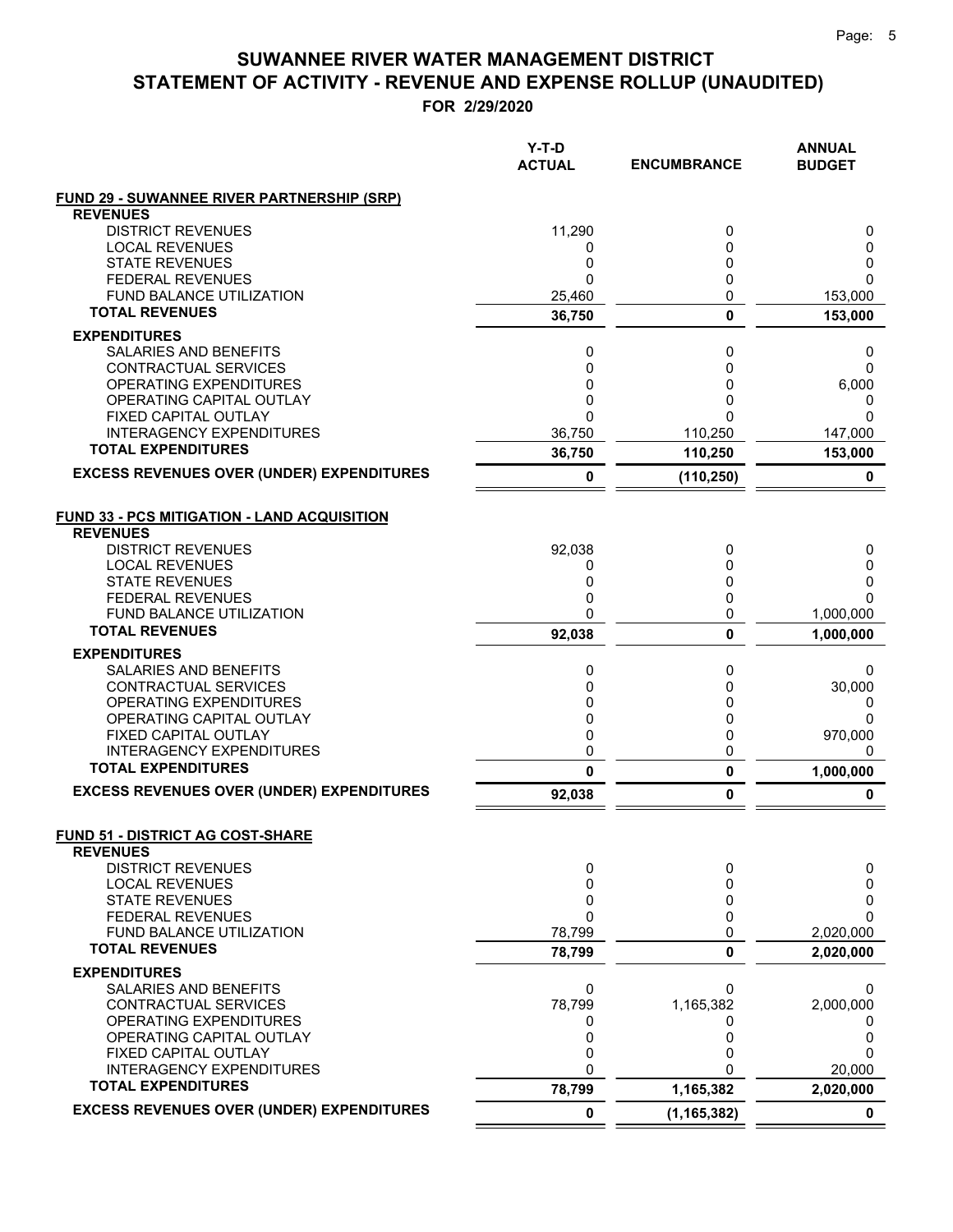**FOR 2/29/2020**

|                                                              | Y-T-D<br><b>ACTUAL</b> | <b>ENCUMBRANCE</b> | <b>ANNUAL</b><br><b>BUDGET</b> |
|--------------------------------------------------------------|------------------------|--------------------|--------------------------------|
| <b>FUND 52 - WATER RESOURCE DEVELOPMENT</b>                  |                        |                    |                                |
| <b>REVENUES</b>                                              |                        |                    |                                |
| <b>DISTRICT REVENUES</b><br><b>LOCAL REVENUES</b>            | 0<br>$\mathbf 0$       | 0<br>0             | 0<br>0                         |
| <b>STATE REVENUES</b>                                        | 0                      | 0                  | 0                              |
| <b>FEDERAL REVENUES</b>                                      | $\mathbf{0}$           | 0                  | 0                              |
| <b>FUND BALANCE UTILIZATION</b>                              | 90,653                 | 0                  | 1,680,000                      |
| <b>TOTAL REVENUES</b>                                        | 90,653                 | 0                  | 1,680,000                      |
| <b>EXPENDITURES</b>                                          |                        |                    |                                |
| <b>SALARIES AND BENEFITS</b>                                 | 0                      | 0                  | 0                              |
| CONTRACTUAL SERVICES<br><b>OPERATING EXPENDITURES</b>        | 90,653<br>0            | 0<br>0             | 450,000<br>0                   |
| OPERATING CAPITAL OUTLAY                                     | 0                      | 0                  | 0                              |
| <b>FIXED CAPITAL OUTLAY</b>                                  | 0                      | 0                  | 0                              |
| <b>INTERAGENCY EXPENDITURES</b>                              | 0                      | 0                  | 1,230,000                      |
| <b>TOTAL EXPENDITURES</b>                                    | 90,653                 | 0                  | 1,680,000                      |
| <b>EXCESS REVENUES OVER (UNDER) EXPENDITURES</b>             | 0                      | 0                  | 0                              |
| <b>FUND 53 - DISTRICT RIVER COST-SHARE</b>                   |                        |                    |                                |
| <b>REVENUES</b>                                              |                        |                    |                                |
| <b>DISTRICT REVENUES</b><br><b>LOCAL REVENUES</b>            | 0<br>$\mathbf 0$       | 0<br>0             | 0<br>0                         |
| <b>STATE REVENUES</b>                                        | 0                      | 0                  | 0                              |
| <b>FEDERAL REVENUES</b>                                      | $\Omega$               | 0                  | 0                              |
| <b>FUND BALANCE UTILIZATION</b>                              | 196,860                | 0                  | 2,258,069                      |
| <b>TOTAL REVENUES</b>                                        | 196,860                | 0                  | 2,258,069                      |
| <b>EXPENDITURES</b>                                          |                        |                    |                                |
| SALARIES AND BENEFITS<br>CONTRACTUAL SERVICES                | 0<br>0                 | 0<br>0             | 0<br>0                         |
| OPERATING EXPENDITURES                                       | 0                      | 0                  | 0                              |
| OPERATING CAPITAL OUTLAY                                     | 0                      | 0                  | 0                              |
| FIXED CAPITAL OUTLAY                                         | 0                      | O                  | $\Omega$                       |
| <b>INTERAGENCY EXPENDITURES</b><br><b>TOTAL EXPENDITURES</b> | 196,860                | 1,189,229          | 2,258,069                      |
|                                                              | 196,860                | 1,189,229          | 2,258,069                      |
| <b>EXCESS REVENUES OVER (UNDER) EXPENDITURES</b>             | 0                      | (1, 189, 229)      | $\mathbf 0$                    |
| <b>FUND 56 - FEMA</b><br><b>REVENUES</b>                     |                        |                    |                                |
| <b>DISTRICT REVENUES</b>                                     | 0                      | 0                  | 0                              |
| <b>LOCAL REVENUES</b>                                        | 0                      | 0                  | 0                              |
| <b>STATE REVENUES</b>                                        | 0                      | 0                  | 0                              |
| <b>FEDERAL REVENUES</b>                                      | 69,130                 | 0                  | 3,696,000                      |
| FUND BALANCE UTILIZATION<br><b>TOTAL REVENUES</b>            | 0                      | 0                  | 0                              |
|                                                              | 69,130                 | 0                  | 3,696,000                      |
| <b>EXPENDITURES</b><br>SALARIES AND BENEFITS                 | 0                      | 0                  | 0                              |
| <b>CONTRACTUAL SERVICES</b>                                  | 69,130                 | 1,970,770          | 3,690,000                      |
| OPERATING EXPENDITURES                                       | 0                      | 0                  | 6,000                          |
| OPERATING CAPITAL OUTLAY                                     | 0                      | 0                  | 0                              |
| FIXED CAPITAL OUTLAY                                         | 0                      | 0                  | 0                              |
| <b>INTERAGENCY EXPENDITURES</b><br><b>TOTAL EXPENDITURES</b> | $\mathbf 0$            | U                  | $\Omega$                       |
| <b>EXCESS REVENUES OVER (UNDER) EXPENDITURES</b>             | 69,130                 | 1,970,770          | 3,696,000                      |
|                                                              | $\pmb{0}$              | (1,970,770)        | $\mathbf 0$                    |

 $=$  $\equiv$   $=$   $=$